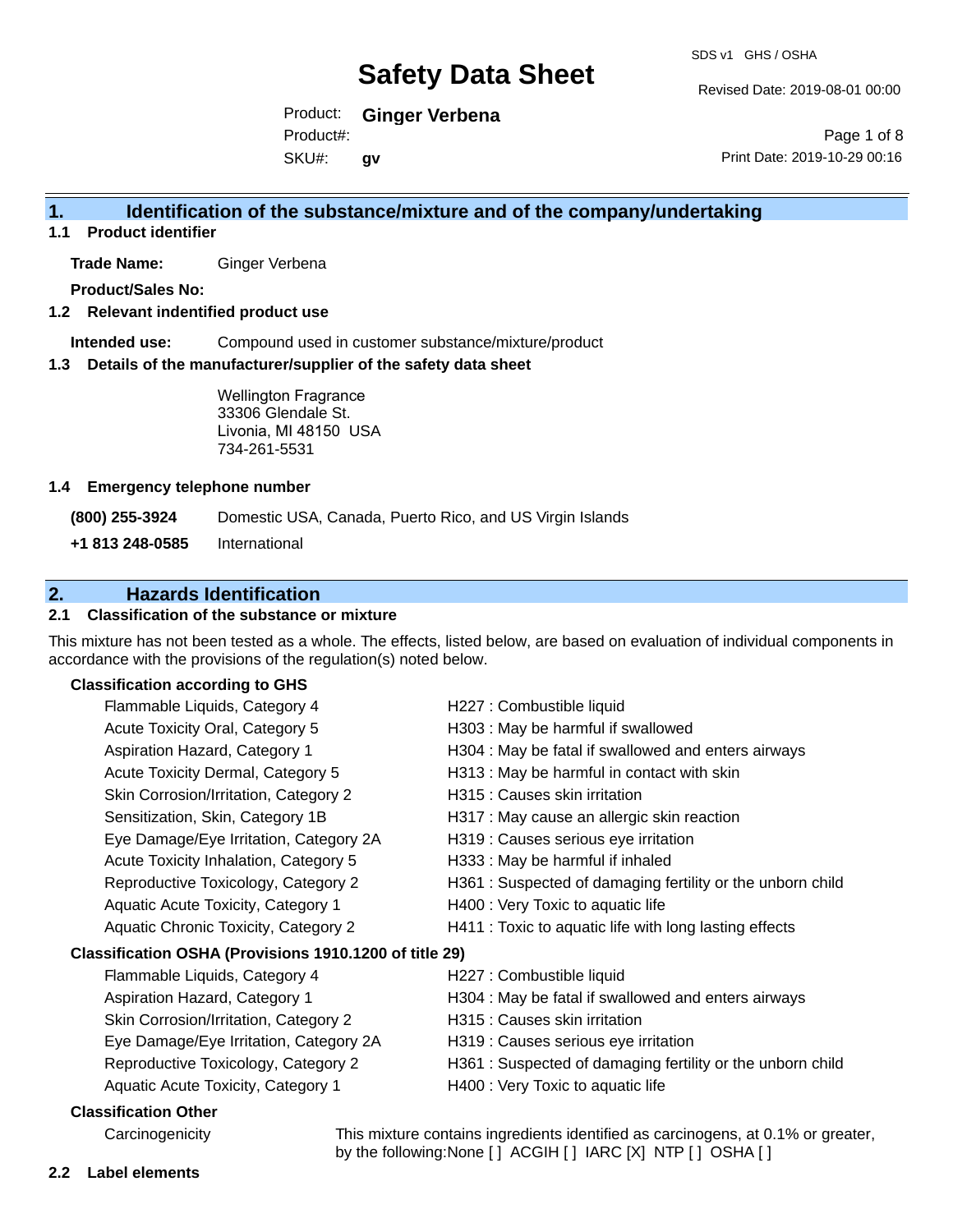## Product: **Ginger Verbena**

SKU#: Product#: **gv**

Page 2 of 8 Print Date: 2019-10-29 00:16

Revised Date: 2019-08-01 00:00

#### **Labelling (REGULATION (EC) No 1272/2008)**

**Hazard pictograms**



### **Signal Word: Danger**

| <b>Hazard statments</b> |                                                     |
|-------------------------|-----------------------------------------------------|
| H <sub>22</sub> 7       | Combustible liquid                                  |
| H303                    | May be harmful if swallowed                         |
| H304                    | May be fatal if swallowed and enters airways        |
| H313                    | May be harmful in contact with skin                 |
| H <sub>315</sub>        | Causes skin irritation                              |
| H317                    | May cause an allergic skin reaction                 |
| H <sub>3</sub> 19       | Causes serious eye irritation                       |
| H333                    | May be harmful if inhaled                           |
| H361                    | Suspected of damaging fertility or the unborn child |
| H400                    | Very Toxic to aquatic life                          |
| H411                    | Toxic to aquatic life with long lasting effects     |

## **Precautionary Statements**

#### **Prevention:**

| P <sub>201</sub>     | Obtain special instructions before use                                                                                           |
|----------------------|----------------------------------------------------------------------------------------------------------------------------------|
| P <sub>202</sub>     | Do not handle until all safety precautions have been read and understood                                                         |
| P <sub>235</sub>     | Keep cool                                                                                                                        |
| P <sub>264</sub>     | Wash hands thoroughly after handling                                                                                             |
| P272                 | Contaminated work clothing should not be allowed out of the workplace                                                            |
| P273                 | Avoid release to the environment                                                                                                 |
| P <sub>281</sub>     | Use personal protective equipment as required                                                                                    |
| Response:            |                                                                                                                                  |
| $P301 + P310 + P331$ | IF SWALLOWED: Immediately call a POISON CENTER or doctor/physician Do NOT<br>induce vomiting                                     |
| $P302 + P352$        | IF ON SKIN: Wash with soap and water                                                                                             |
| $P304 + P312$        | IF INHALED: Call a POISON CENTER or doctor/physician if you feel unwell                                                          |
| $P305 + P351 + P338$ | IF IN EYES: Rinse cautiously with water for several minutes Remove contact lenses if<br>present and easy to do. continue rinsing |
| $P308 + P313$        | IF exposed or concerned: Get medical advice/attention                                                                            |
| P312                 | Call a POISON CENTER or doctor/physician if you feel unwell                                                                      |

- P333 + P313 If skin irritation or a rash occurs: Get medical advice/attention
- P337 + P313 If eye irritation persists: Get medical advice/attention
- P362 Take off contaminated clothing and wash before reuse
- P363 Wash contaminated clothing before reuse
- P370 + P378 In case of fire: Use Carbon dioxide (CO2), Dry chemical, or Foam for extinction. Do not use a direct water jet on burning material P391 Collect Spillage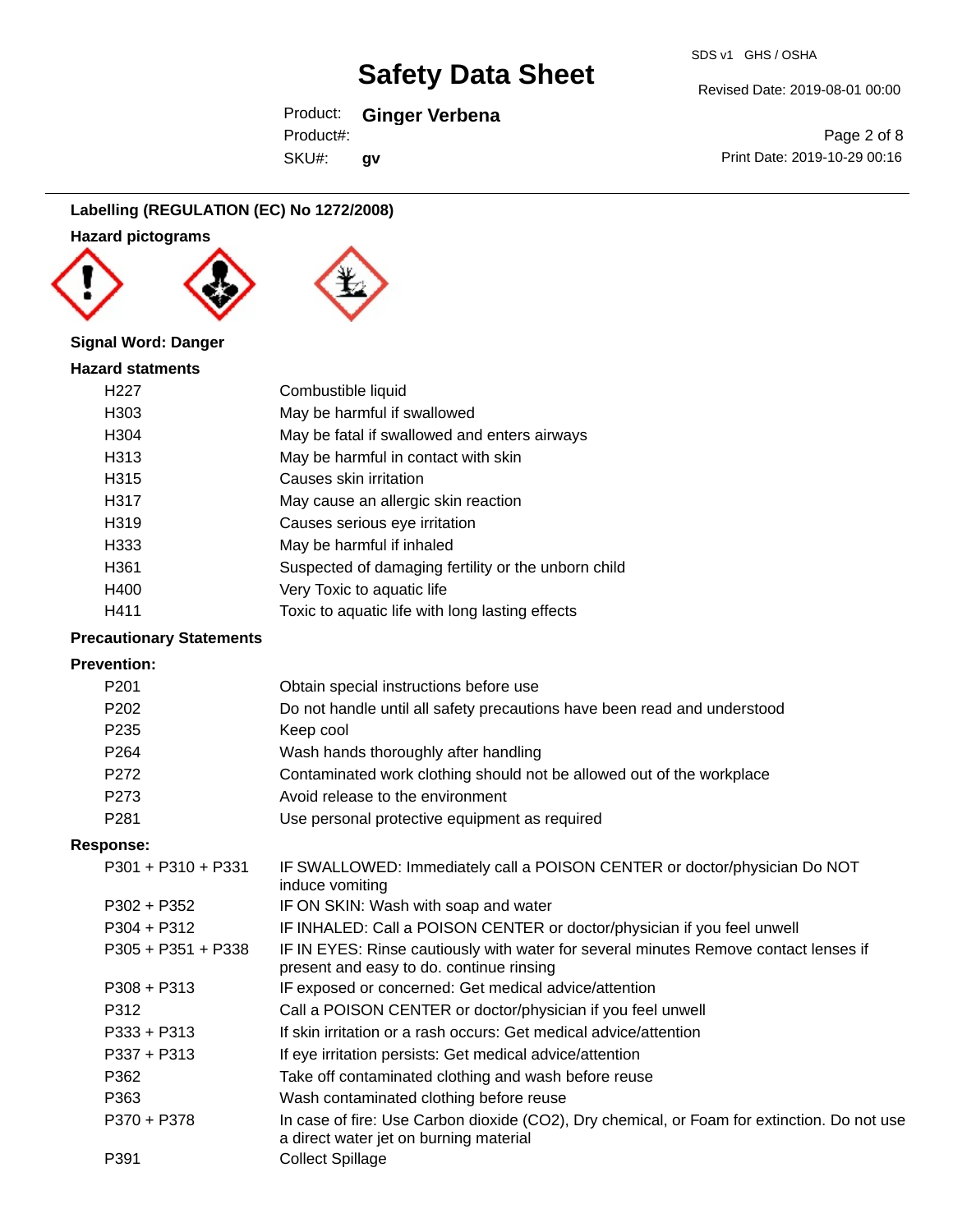Revised Date: 2019-08-01 00:00

# Product: **Ginger Verbena**

SKU#: Product#: **gv**

Page 3 of 8 Print Date: 2019-10-29 00:16

#### **2.3 Other Hazards**

#### **no data available**

# **3. Composition/Information on Ingredients**

#### **3.1 Mixtures**

This product is a complex mixture of ingredients, which contains among others the following substance(s), presenting a health or environmental hazard within the meaning of the UN Globally Harmonized System of Classification and Labeling of Chemicals (GHS):

| CAS#<br>Ingredient                                       | EC#                                         | Conc.<br>Range | <b>GHS Classification</b>                   |
|----------------------------------------------------------|---------------------------------------------|----------------|---------------------------------------------|
| 84-66-2                                                  | 201-550-6                                   | 20 - 30 %      | H316; H402                                  |
| Diethyl phthalate                                        |                                             |                |                                             |
| 101-86-0                                                 | 202-983-3                                   | 10 - 20 %      | H303; H316; H317; H400; H411                |
|                                                          | Hexyl cinnamaldehyde                        |                |                                             |
| 5989-27-5                                                | 227-813-5                                   | 10 - 20 %      | H226; H304; H315; H317; H400; H410          |
| Limonene                                                 |                                             |                |                                             |
| 1222-05-5                                                | 214-946-9                                   | $5 - 10%$      | H316; H400; H410                            |
|                                                          | Hexamethylindanopyran                       |                |                                             |
| 118-58-1                                                 | 204-262-9                                   | $5 - 10%$      | H303; H317; H320; H401; H412                |
| <b>Benzyl Salicylate</b>                                 |                                             |                |                                             |
| 10339-55-6                                               | 233-732-6                                   | $2 - 5%$       | H227; H303; H315; H319; H402                |
| <b>Ethyl Linalool</b>                                    |                                             |                |                                             |
| 80-54-6                                                  | 201-289-8                                   | $2 - 5%$       | H227; H302; H315; H317; H361; H401;         |
| H412<br><b>Butylphenyl Methylpropional</b>               |                                             |                |                                             |
| 78-70-6                                                  | 201-134-4                                   | $2 - 5%$       | H227; H303; H315; H317; H319; H402          |
| Linalool                                                 |                                             |                |                                             |
| 63500-71-0 405-040-6                                     |                                             | $2 - 5%$       | H319                                        |
| Isobutyl Methyl Tetrahydropyranol                        |                                             |                |                                             |
| 105-95-3                                                 | 203-347-8                                   | $2 - 5%$       | H401                                        |
| Ethylene brassylate                                      |                                             |                |                                             |
| 120-51-4                                                 | 204-402-9                                   | $2 - 5%$       | H302; H313; H400; H411                      |
| <b>Benzyl Benzoate</b>                                   |                                             |                |                                             |
| 1205-17-0                                                | 214-881-6                                   | $1 - 2%$       | H303; H317; H361; H401; H411                |
|                                                          | a-Methyl-1,3-benzodioxole-5-propionaldehyde |                |                                             |
| 13828-37-0                                               | 237-539-8                                   | $1 - 2%$       | H317; H401                                  |
| cis-p-Menthan-7-ol                                       |                                             |                |                                             |
| 80-56-8<br>pinene                                        | 201-291-9                                   | $1 - 2%$       | H226; H302; H304; H315; H317; H400;<br>H410 |
| 5392-40-5                                                | 226-394-6                                   | $0.1 - 1.0 %$  | H313; H315; H317; H319; H401                |
| Citral                                                   |                                             |                |                                             |
| See Section 16 for full text of GHS classification codes |                                             |                |                                             |

See Section 16 for full text of GHS classification codes which where not shown in section 2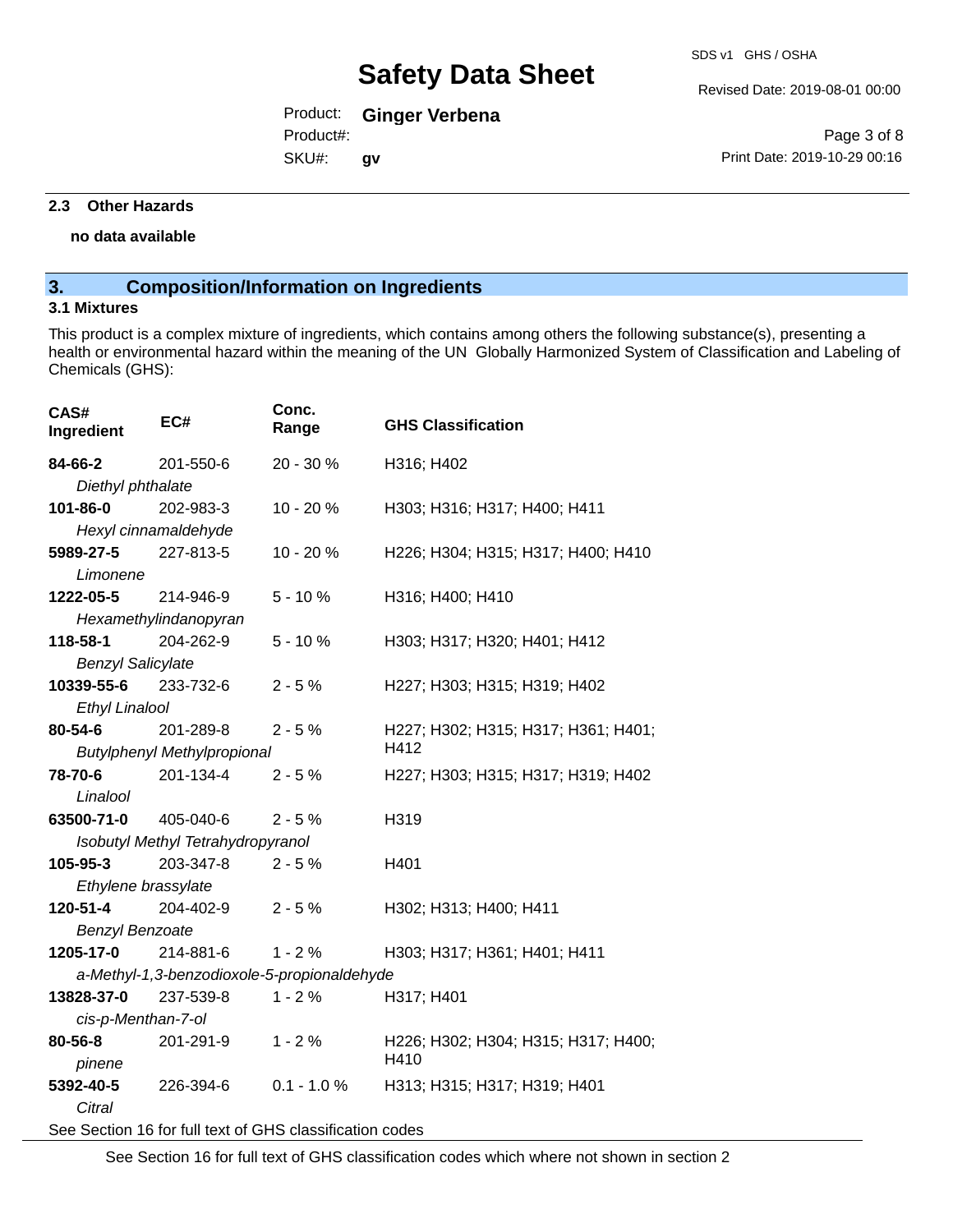Revised Date: 2019-08-01 00:00

Product: **Ginger Verbena** 

Product#:

SKU#: **gv**

Page 4 of 8 Print Date: 2019-10-29 00:16

Total Hydrocarbon Content  $(% \mathcal{O}_{N})$  = 14.04

| $\overline{4}$ .<br><b>First Aid Measures</b>                                     |                                                                                                               |  |
|-----------------------------------------------------------------------------------|---------------------------------------------------------------------------------------------------------------|--|
| <b>Description of first aid measures</b><br>4.1                                   |                                                                                                               |  |
| Inhalation:                                                                       | Remove from exposure site to fresh air and keep at rest.<br>Obtain medical advice.                            |  |
| <b>Eye Exposure:</b>                                                              | Flush immediately with water for at least 15 minutes.<br>Contact physician if symptoms persist.               |  |
| <b>Skin Exposure:</b>                                                             | Remove contaminated clothes. Wash thoroughly with water (and soap).<br>Contact physician if symptoms persist. |  |
| Ingestion:                                                                        | Rinse mouth with water and obtain medical advice.                                                             |  |
| Most important symptoms and effects, both acute and delayed<br>4.2                |                                                                                                               |  |
| <b>Symptoms:</b>                                                                  | no data available                                                                                             |  |
| Risks:                                                                            | Refer to Section 2.2 "Hazard Statements"                                                                      |  |
| Indication of any immediate medical attention and special treatment needed<br>4.3 |                                                                                                               |  |
| Treatment:                                                                        | Refer to Section 2.2 "Response"                                                                               |  |
| 5.<br><b>Fire-Fighting measures</b>                                               |                                                                                                               |  |
| <b>Extinguishing media</b><br>5.1                                                 |                                                                                                               |  |
| Suitable:                                                                         | Carbon dioxide (CO2), Dry chemical, Foam                                                                      |  |
| Unsuitable                                                                        | Do not use a direct water jet on burning material                                                             |  |
| Special hazards arising from the substance or mixture<br>5.2                      |                                                                                                               |  |
| <b>During fire fighting:</b>                                                      | Water may be ineffective                                                                                      |  |
| <b>Advice for firefighters</b><br>5.3                                             |                                                                                                               |  |
| <b>Further information:</b>                                                       | Standard procedure for chemical fires                                                                         |  |

## **6. Accidental Release Measures**

#### **6.1 Personal precautions, protective equipment and emergency procedures**

Avoid inhalation and contact with skin and eyes. A self-contained breathing apparatus is recommended in case of a major spill.

#### **6.2 Environmental precautions**

Keep away from drains, soil, and surface and groundwater.

### **6.3 Methods and materials for containment and cleaning up**

Clean up spillage promptly. Remove ignition sources. Provide adequate ventilation. Avoid excessive inhalation of vapors. Gross spillages should be contained by use of sand or inert powder and disposed of according to the local regulations.

#### **6.4 Reference to other sections**

Not Applicable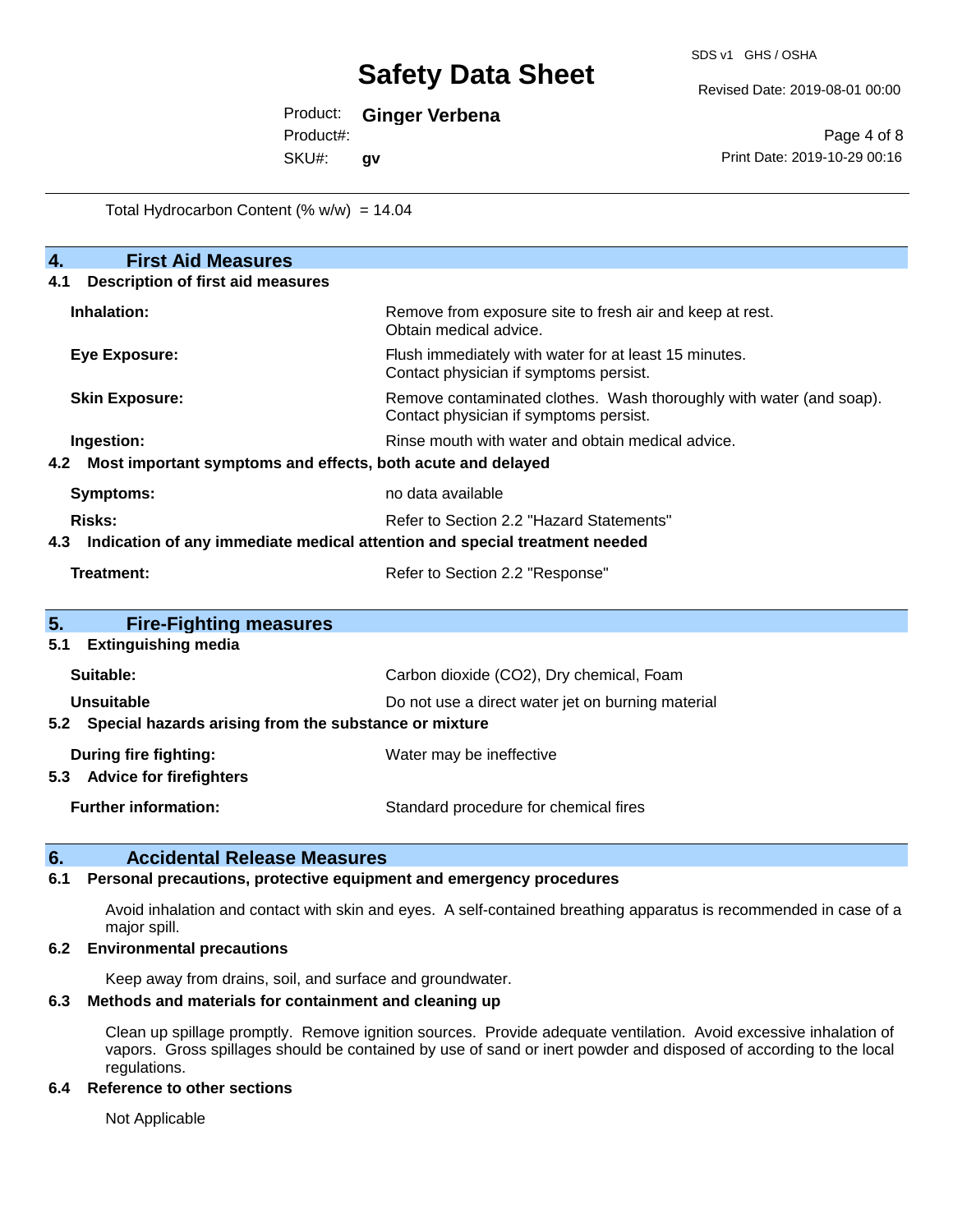Revised Date: 2019-08-01 00:00

Product: **Ginger Verbena**  Product#:

SKU#: **gv**

Page 5 of 8 Print Date: 2019-10-29 00:16

# **7. Handling and Storage**

#### **7.1 Precautions for safe handling**

Apply according to good manufacturing and industrial hygiene practices with proper ventilation. Do not drink, eat or smoke while handling. Respect good personal hygiene.

#### **7.2 Conditions for safe storage, including any incompatibilities**

Store in a cool, dry and ventilated area away from heat sources and protected from light in tightly closed original container. Avoid uncoated metal container. Keep air contact to a minimum.

#### **7.3 Specific end uses**

No information available

#### **8. Exposure Controls/Personal Protection**

**8.1 Control parameters**

| <b>Exposure Limits:</b> |                   |              |              |             |                                           |
|-------------------------|-------------------|--------------|--------------|-------------|-------------------------------------------|
| <b>Component</b>        |                   | <b>ACGIH</b> | <b>ACGIH</b> | <b>OSHA</b> | OSHA<br>TWA ppm STEL ppm TWA ppm STEL ppm |
| 84-66-2                 | Diethyl phthalate |              |              |             |                                           |
| $80 - 56 - 8$           | pinene            | 20           |              |             |                                           |
|                         |                   |              |              |             |                                           |

**Engineering Controls:** Use local exhaust as needed.

#### **8.2 Exposure controls - Personal protective equipment**

| Eye protection:                | Tightly sealed goggles, face shield, or safety glasses with brow guards and side shields, etc.<br>as may be appropriate for the exposure |
|--------------------------------|------------------------------------------------------------------------------------------------------------------------------------------|
| <b>Respiratory protection:</b> | Avoid excessive inhalation of concentrated vapors. Apply local ventilation where appropriate.                                            |
| <b>Skin protection:</b>        | Avoid Skin contact. Use chemically resistant gloves as needed.                                                                           |

#### **9. Physical and Chemical Properties**

#### **9.1 Information on basic physical and chemical properties**

| Appearance:                  | Liquid                        |
|------------------------------|-------------------------------|
| Odor:                        | Conforms to Standard          |
| Color:                       | Colorless to Yellow Tint (G1) |
| <b>Viscosity:</b>            | Liquid                        |
| <b>Freezing Point:</b>       | Not determined                |
| <b>Boiling Point:</b>        | Not determined                |
| <b>Melting Point:</b>        | Not determined                |
| <b>Flashpoint (CCCFP):</b>   | 155 F (68.33 C)               |
| <b>Auto flammability:</b>    | Not determined                |
| <b>Explosive Properties:</b> | None Expected                 |
| <b>Oxidizing properties:</b> | None Expected                 |
| Vapor Pressure (mmHg@20 C):  | 0.1064                        |
| %VOC:                        | 0.11                          |
| Specific Gravity @ 25 C:     | 0.9820                        |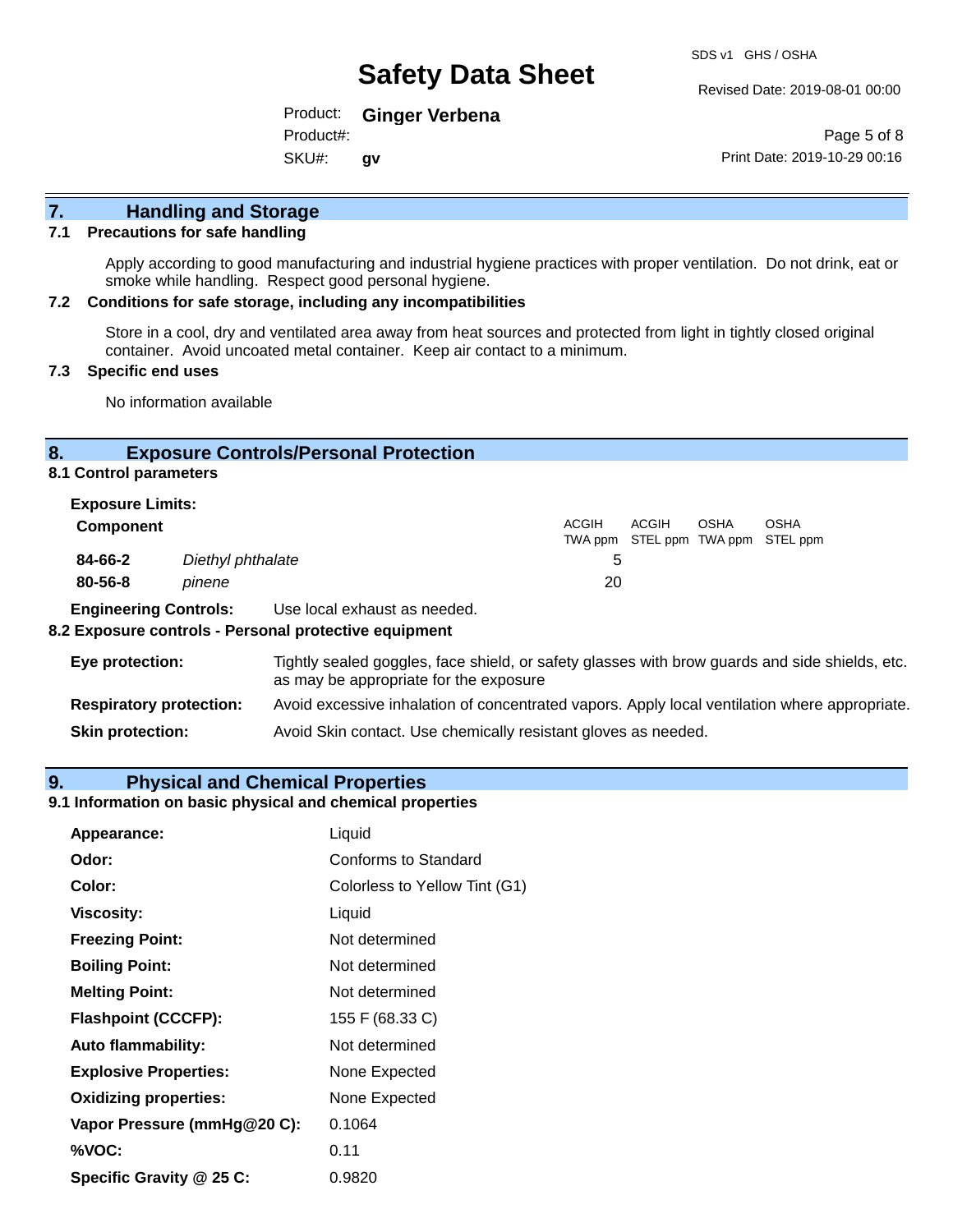Revised Date: 2019-08-01 00:00

| Product:  | <b>Ginger Verbena</b> |
|-----------|-----------------------|
| Product#: |                       |
| SKU#:     | qv                    |

Page 6 of 8 Print Date: 2019-10-29 00:16

| Density @ 25 C:          | 0.9790 |  |
|--------------------------|--------|--|
| Refractive Index @ 20 C: | 1.5030 |  |
| Soluble in:              | Oil    |  |

# **10. Stability and Reactivity**

| 10.1 Reactivity                         | None                                               |
|-----------------------------------------|----------------------------------------------------|
| <b>10.2 Chemical stability</b>          | Stable                                             |
| 10.3 Possibility of hazardous reactions | None known                                         |
| 10.4 Conditions to avoid                | None known                                         |
| 10.5 Incompatible materials             | Strong oxidizing agents, strong acids, and alkalis |
| 10.6 Hazardous decomposition products   | None known                                         |

## **11. Toxicological Information**

### **11.1 Toxicological Effects**

Acute Toxicity Estimates (ATEs) based on the individual Ingredient Toxicity Data utilizing the "Additivity Formula"

| Acute toxicity - Oral - (Rat) mg/kg                | (LD50: 3619.5367) May be harmful if swallowed            |
|----------------------------------------------------|----------------------------------------------------------|
| Acute toxicity - Dermal - (Rabbit) mg/kg           | (LD50: 4221.1810) May be harmful in contact with skin    |
| Acute toxicity - Inhalation - (Rat) mg/L/4hr       | (LD50: 23.7971) May be harmful if inhaled                |
| <b>Skin corrosion / irritation</b>                 | May be harmful if inhaled                                |
| Serious eye damage / irritation                    | Causes serious eye irritation                            |
| <b>Respiratory sensitization</b>                   | Not classified - the classification criteria are not met |
| <b>Skin sensitization</b>                          | May cause an allergic skin reaction                      |
| <b>Germ cell mutagenicity</b>                      | Not classified - the classification criteria are not met |
| Carcinogenicity                                    | Not classified - the classification criteria are not met |
| <b>Reproductive toxicity</b>                       | Suspected of damaging fertility or the unborn child      |
| Specific target organ toxicity - single exposure   | Not classified - the classification criteria are not met |
| Specific target organ toxicity - repeated exposure | Not classified - the classification criteria are not met |
| <b>Aspiration hazard</b>                           | May be fatal if swallowed and enters airways             |

# **12. Ecological Information**

# **12.1 Toxicity**

| <b>Acute acquatic toxicity</b>     | Very Toxic to aquatic life                      |
|------------------------------------|-------------------------------------------------|
| Chronic acquatic toxicity          | Toxic to aquatic life with long lasting effects |
| Toxicity Data on soil              | no data available                               |
| <b>Toxicity on other organisms</b> | no data available                               |

**12.2 Persistence and degradability no data available**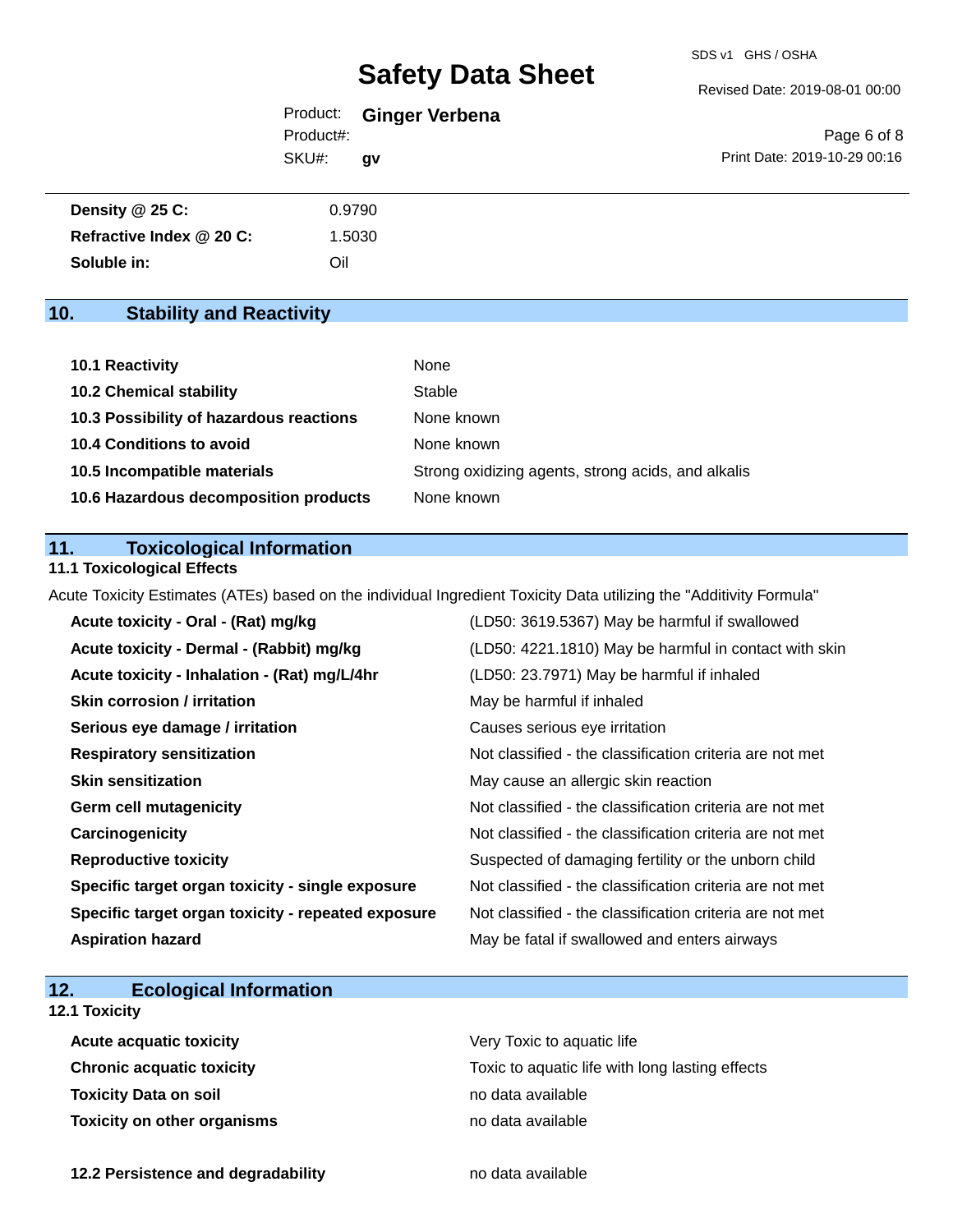SDS v1 GHS / OSHA

#### Revised Date: 2019-08-01 00:00

# Product: **Ginger Verbena**

Product#:

SKU#: **gv**

|                              | Page 7 of 8 |  |
|------------------------------|-------------|--|
| Print Date: 2019-10-29 00:16 |             |  |

| 12.3 Bioaccumulative potential | no data available |
|--------------------------------|-------------------|
| 12.4 Mobility in soil          | no data available |
| 12.5 Other adverse effects     | no data available |

# **13. Disposal Conditions**

#### **13.1 Waste treatment methods**

Do not allow product to reach sewage systems. Dispose of in accordance with all local and national regulations. Send to a licensed waste management company.The product should not be allowed to enter drains, water courses or the soil. Do not contaminate ponds, waterways or ditches with chemical or used container.

# **14. Transport Information**

| <b>Marine Pollutant</b>                                       | Yes. Ingredient of greatest environmental impact:<br>101-86-0: (10 - 20 %) : Hexyl cinnamaldehyde |              |                                     |                 |               |
|---------------------------------------------------------------|---------------------------------------------------------------------------------------------------|--------------|-------------------------------------|-----------------|---------------|
| <b>Regulator</b>                                              |                                                                                                   | <b>Class</b> | <b>Pack Group</b>                   | <b>Sub Risk</b> | UN-nr.        |
| U.S. DOT (Non-Bulk)                                           |                                                                                                   |              | Not Regulated - Not Dangerous Goods |                 |               |
| <b>Chemicals NOI</b>                                          |                                                                                                   |              |                                     |                 |               |
| <b>ADR/RID (International Road/Rail)</b>                      |                                                                                                   |              |                                     |                 |               |
| <b>Environmentally Hazardous</b><br>Substance, Liquid, n.o.s. |                                                                                                   | 9            | Ш                                   |                 | UN3082        |
| <b>IATA (Air Cargo)</b>                                       |                                                                                                   |              |                                     |                 |               |
| <b>Environmentally Hazardous</b><br>Substance, Liquid, n.o.s. |                                                                                                   | 9            | Ш                                   |                 | <b>UN3082</b> |
| IMDG (Sea)                                                    |                                                                                                   |              |                                     |                 |               |
| <b>Environmentally Hazardous</b><br>Substance, Liquid, n.o.s. |                                                                                                   | 9            | Ш                                   |                 | UN3082        |

## **15. Regulatory Information**

#### **U.S. Federal Regulations**

| <b>TSCA (Toxic Substance Control Act)</b> |                     |                         | All components of the substance/mixture are listed or exempt |  |  |
|-------------------------------------------|---------------------|-------------------------|--------------------------------------------------------------|--|--|
| 40 CFR(EPCRA, SARA, CERCLA and CAA)       |                     |                         | This product contains the following components:              |  |  |
| 84-66-2                                   | 201-550-6 20 - 30 % |                         | Diethyl phthalate                                            |  |  |
| <b>U.S. State Regulations</b>             |                     |                         |                                                              |  |  |
| <b>California Proposition 65 Warning</b>  |                     |                         | This product contains the following components:              |  |  |
| 123-35-3(NF 204-622-5 0.1 - 1.0 %         |                     |                         | beta-Myrcene (Natural Source)                                |  |  |
| 140-67-0                                  |                     | $205-427-8$ 0.01 - 0.1% | Estragole (Methyl chavicol) (Natural Source)                 |  |  |
| $93 - 15 - 2$                             | 202-223-0           | $\leq$ 15 ppm           | Methyl Eugenol (Natural Source)                              |  |  |
| <b>Canadian Regulations</b>               |                     |                         |                                                              |  |  |

**DSL DSL** 100.00% of the components are listed or exempt.